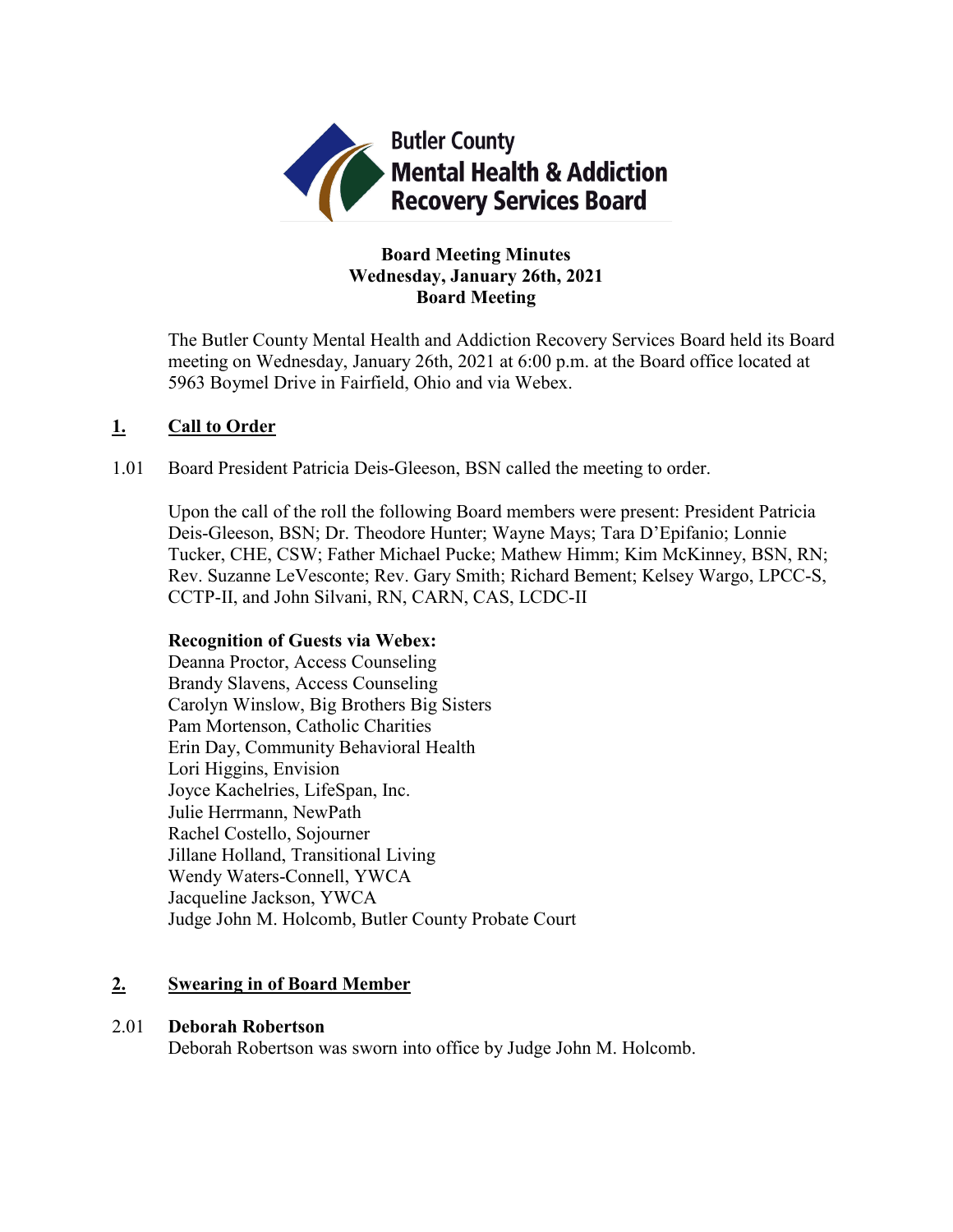## **3. Board Communication & Announcements**

### 3.01 **Executive Directors Report**

- A. COVID Update Status & Cancellation of Legislative Day Moved from January 25 to March 29, 2022 Dr. Rasmus gave a COVID update, including that there was going to be a Legislative day on January  $25<sup>th</sup>$  but due to the rise in COVID cases, the date has been moved to March 29<sup>th</sup>, 2022.
- B. Board Association Update OACBHA updating ORC340  $&$  Latest on the status of virtual meeting and board membership with the legislature and state law. At the current time, the Board will still need to meet in person. Additionally, the Board Association has been working on updating the ORC340.
- C. ODMHAS (Ohio Department of Mental Health and Addiction Services) Update Dr. Rasmus gave an update concerning the Ohio Department of Mental Health and Addiction Services (ODMHAS), which included a focus on the crisis program, the 988 crisis line, and test kits.
- D. Local County Updates New Levy, Non-CSU & CSU funding, Meeting with Commissioners Two key models have been presented concerning the CSU (Crisis Stabilization Unit), an Oregon & Arizona model. Support for the CSU long term will need levy funding. The BCMHARSB is slated for a new levy in the fall of 2023, including additional funds for the CSU.
- E. Sequential Intercept Mapping December 2 & 3, 2021 at BCMHARSB The updated SIM (Sequential Intercept Mapping) was at the Board office on December  $2<sup>nd</sup>$  and  $3<sup>rd</sup>$ . It was a diverse group of participants. A draft report has been received. The final report should be issued by the February board meeting.
- F. Board Training will be on January 27, 2022 from 5:30 6:30 p.m. via Webex. Christina Shaynak-Diaz, Esq. will be presenting on ethics.

Dr. Rasmus provided summaries of the following article G - H:

- G. Study: Fruits, Veggies tied to better mental well-being in Kids. (2021, September 28). Retrieved January 14, 2022, from [https://www.newsmax.com/health/health](https://www.newsmax.com/health/health-news/kids-teens-mental-health-fruits/2021/09/28/id/1038218/)[news/kids-teens-mental-health-fruits/2021/09/28/id/1038218/](https://www.newsmax.com/health/health-news/kids-teens-mental-health-fruits/2021/09/28/id/1038218/)
- H. Jones, L. (2022, January 12). Restaurants say they're closing because landlord won't Fix Heat, Air Conditioning. Retrieved, January 24, 2022, from [https://local12.com/news/local/restaurant-says-it-closed-because-landlord](https://local12.com/news/local/restaurant-says-it-closed-because-landlord-wont-fix-heat-cincinnati-fairfield-ohio-kentucky-indiana-local-12-wkrc)[wont-fix-heat-cincinnati-fairfield-ohio-kentucky-indiana-local-12-wkrc](https://local12.com/news/local/restaurant-says-it-closed-because-landlord-wont-fix-heat-cincinnati-fairfield-ohio-kentucky-indiana-local-12-wkrc)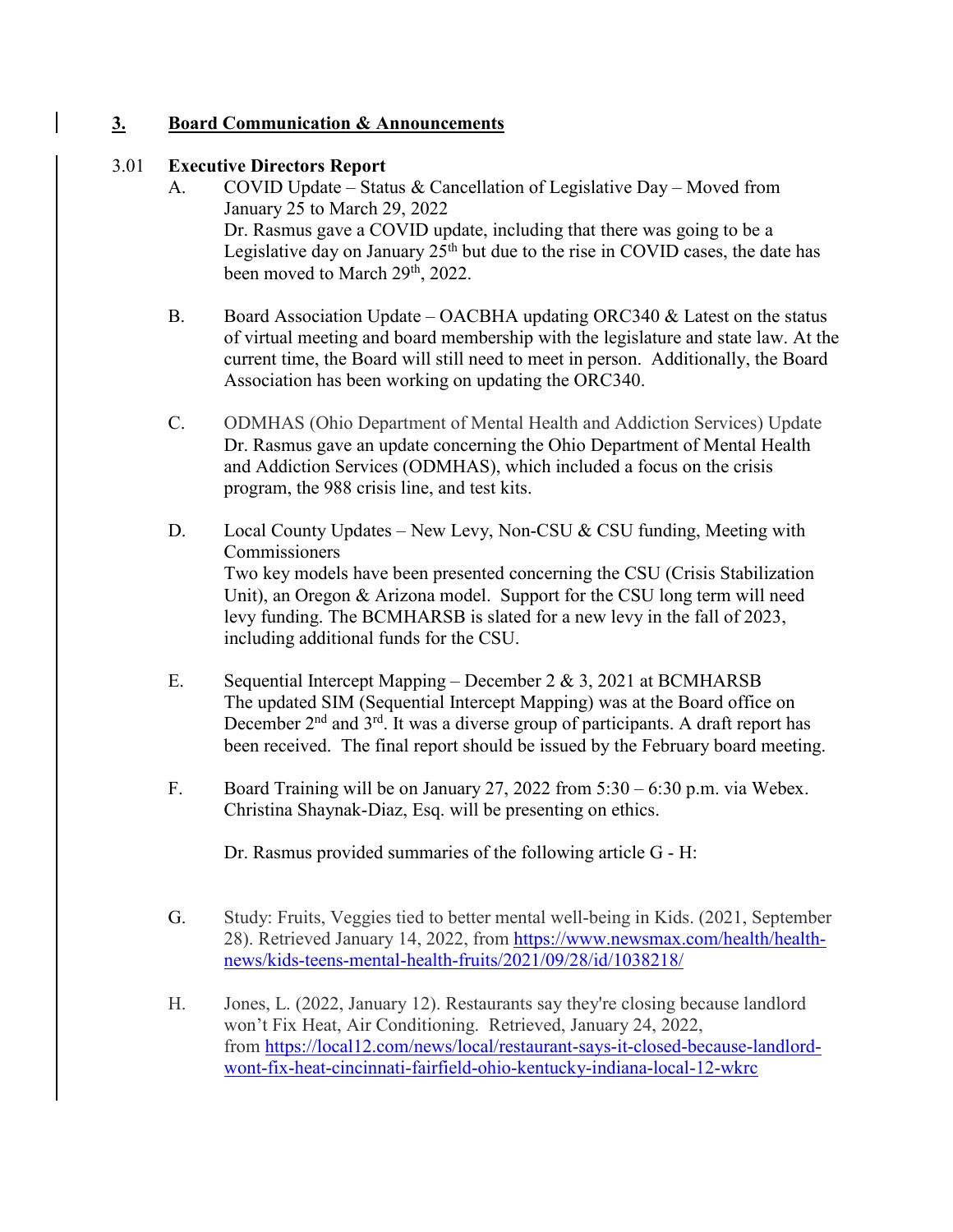- I. February Preview Review of Provider Requests for New Money in FY22 In December, the Board received \$470,000 in request for new money. \$420,000 was for residential, and \$50,000 was for transitional youth funds. They will be coming to the February board meeting.
- J. Culture of Quality July 18th and 19th The Board has its own quality control certification process. The Board Association audits and self certifies Boards. The original 3 year certification was postponed in 2020 and 2021 due to COVID. It has been scheduled for July 18<sup>th</sup> and  $19<sup>th</sup>$ .
- K. Remembering Christine Hacker <https://www.avancefuneralhome.com/obituary/Christine-Hacker>
- L. Current Open Position (County Commissioner Position) There is a current open position on the Governing Board. It is a county position. The Board is first investigating a psychiatrist applicant before advertising for this position.
- M. Miscellaneous

## **4. Review of Committee Meetings**

- 4.01 **January – ARS Committee Meeting Review – Mat Himm** Mat Himm gave a brief update on the ARS Committee meeting activities this month.
- 4.02 **January – MH Committee Meeting Review – Kim McKinney** Ms. McKinney gave a brief update on the MH Committee meeting activities this month.

# **5. New Business**

## 5.01 **Meeting Minutes**

- A. November Board Meeting Minutes
- B. November Executive Committee Meeting minutes
- C. December Advisory Committee Meeting Minutes
- D. January ARS Meeting minutes
- E. January MH Meeting Minutes
- F. January Advisory Committee Meeting Minutes

*Mr. Himm motioned to approve the Meeting Minutes. Dr. Hunter seconded the motion. The vote carried the motion.*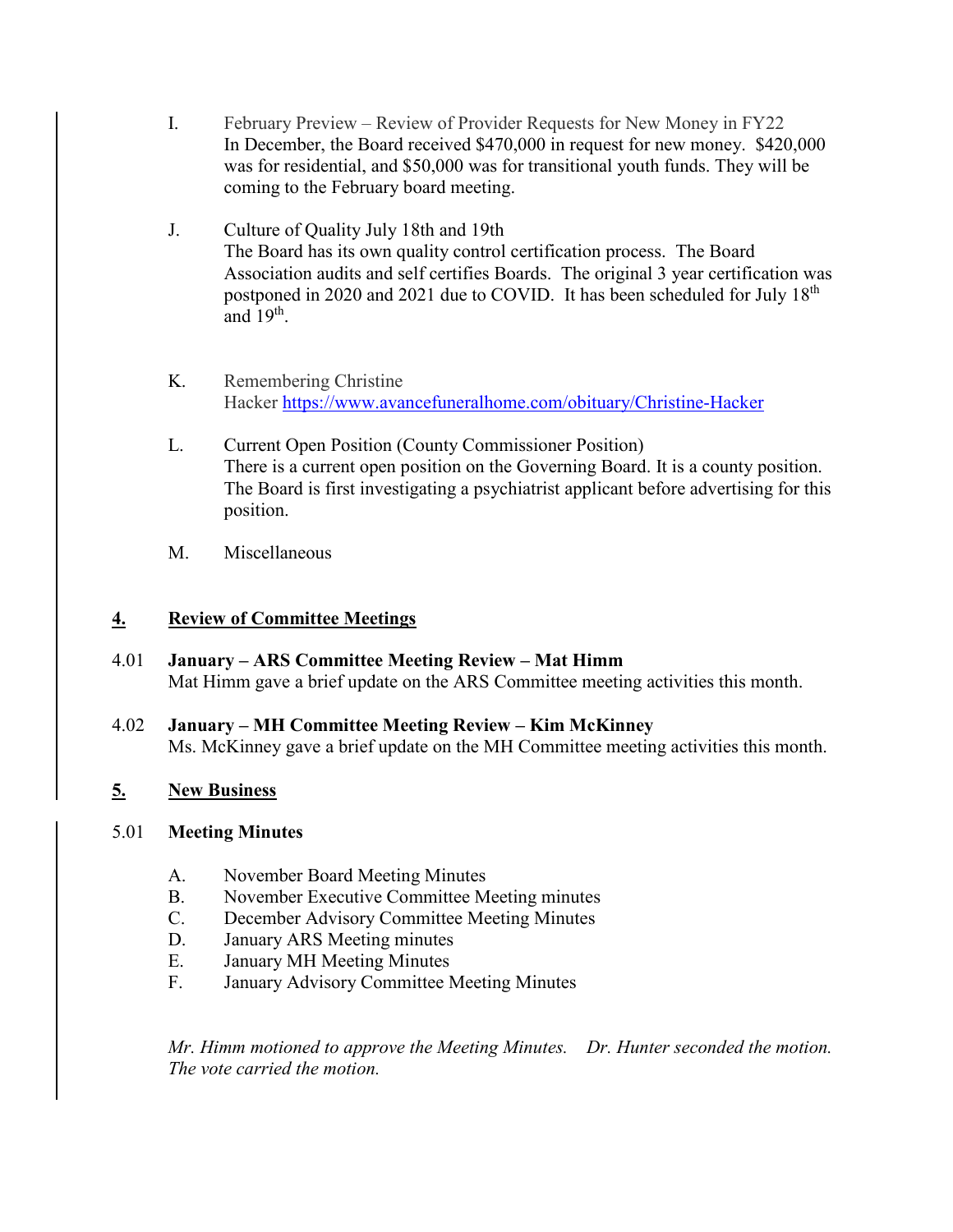### 5.02 **Financial Report**

The November Financial Report (41% through the fiscal year) shows that the Board has budgeted \$17,956,632 and has collected \$3,341,289 which is 18.61% of its revenue so far. Year To Date Administration costs are \$661,824 with a budget of \$1,753,108 that is 38%. The Board has currently paid 35% of its budget. Current cash balance is \$20,810,223.

*Father Pucke motioned to approve the Financial Report. Mr. Mays seconded the motion. The vote carried the motion.*

## 5.03 **FY21 Provider Audit Recap**

Per the BCMHARS Board and Ohio Revised Code, there is a required final annual audit of the providers. All of the providers met the requirements except Beckett Springs. Beckett Springs received an exemption / waiver from the Ohio Mental Health and Addiction Services Department.

*Mr. Tucker motioned to approve the Provider Audit Recap. Mr. Silvani seconded the motion. The vote carried the motion.*

## 5.04 **County Audit**

The Independent Auditor's Report of Butler County for the audit period of January 1, 2020 through December 30, 2020 has been reviewed and has been accepted by the Auditor of the State.

*Mr. Himm motioned to approve the County Audit. Mr. Tucker seconded the motion. The vote carried the motion.*

### 5.05 **Budget Revisions and Program Narratives**

**Access Counseling Services, LLC** – provider facilitated budget revision to reallocate \$20,000 from General Services SUD to Counseling & Therapy JDC Program. No change in contract amount.

**Community Behavioral Health** – provider facilitated budget revision request to reallocate \$6,000 from Housing & Related SOR funding to Coordination & Support SOR funding. No change in contract amount.

**Transitional Living** – provider facilitated budget revision request to reallocate \$2,000 from Medical & Related to Assessment. No change in contract amount.

*Mr. Silvani motioned to approve the Budget Revisions. Dr. Hunter seconded the motion. The vote carried the motion.*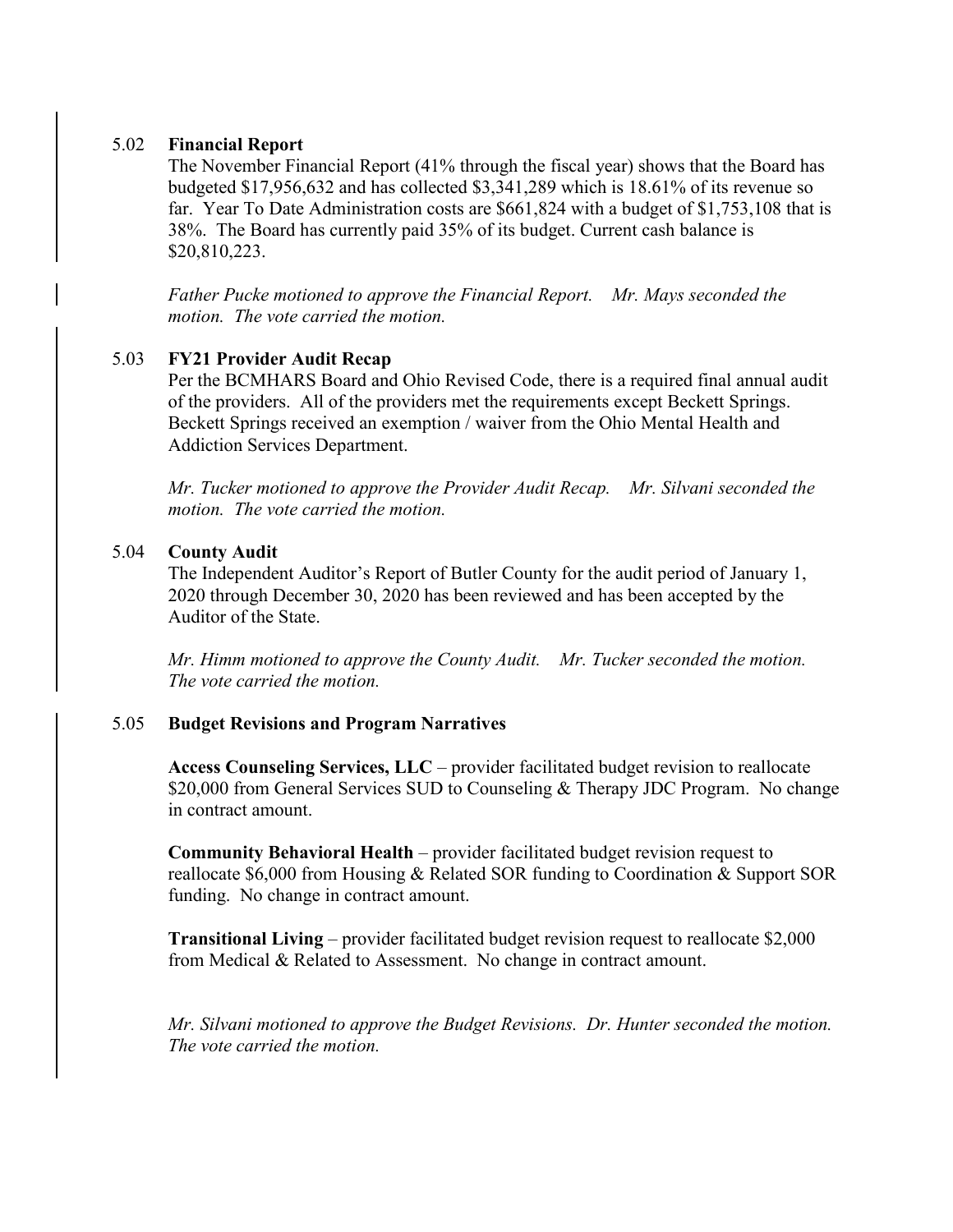#### 5.06 **Federal Grants Update**

The Miami University Agreement has been amended. The name on the agreement has been changed from Miami University of Ohio to Miami University.

The Miami University sub-award agreement had to be amended. The box that says, "total amount of funds obligated to date" needed to be corrected.

DeCoach is a sub recipient of the Federal Grant award received by the Board through the US Department of Health and Human Services Health Resources and Services Administration – Rural Communities Opioid Response – Implementation. The purpose of this agreement is to facilitate payment for peer support services as supplied by DeCoach at McCullough-Hyde Memorial Hospital TriHealth. The term of this agreement shall be from February 1, 2022 through August 31, 2022. Total compensation under this agreement will not exceed the sum of \$50,000.

*Mr. Himm motioned to approve the Federal Grants Update. Ms. McKinney seconded the motion. The vote carried the motion.*

### 5.07 **Correspondence**

Darcy Lichnerowicz will become the CEO of Beckett Springs on February 2, 2022. Kim Guy will be the interim CEO until that time.

Butler Behavioral Health has closed the Oxford office due to staff recruitment challenges. All Butler Behavioral clients that were utilizing the Oxford office have been transferred and are receiving care at the Hamilton or Middletown offices.

### 5.08 **Director of Finance & Administrative Services Job Description**

The Director of Finance and Administrative Services Job Description has been updated. Dr. Rasmus requested that the Board endorse the changes.

*Mother Suzanne motioned to approve the job description. Mr. Himm seconded the motion. The vote carried the motion.*

## 5.09 **North Fair Avenue Update**

Dr. Rasmus presented on the status of the boiler and sewer pipe repairs, as well as mentioned the grease trap line repairs needed. He shared the costs of needing a temporary boiler until the permanent boiler arrives, the sewer pipe work so far and the additional repairs of the kitchen sewer line and grease trap line.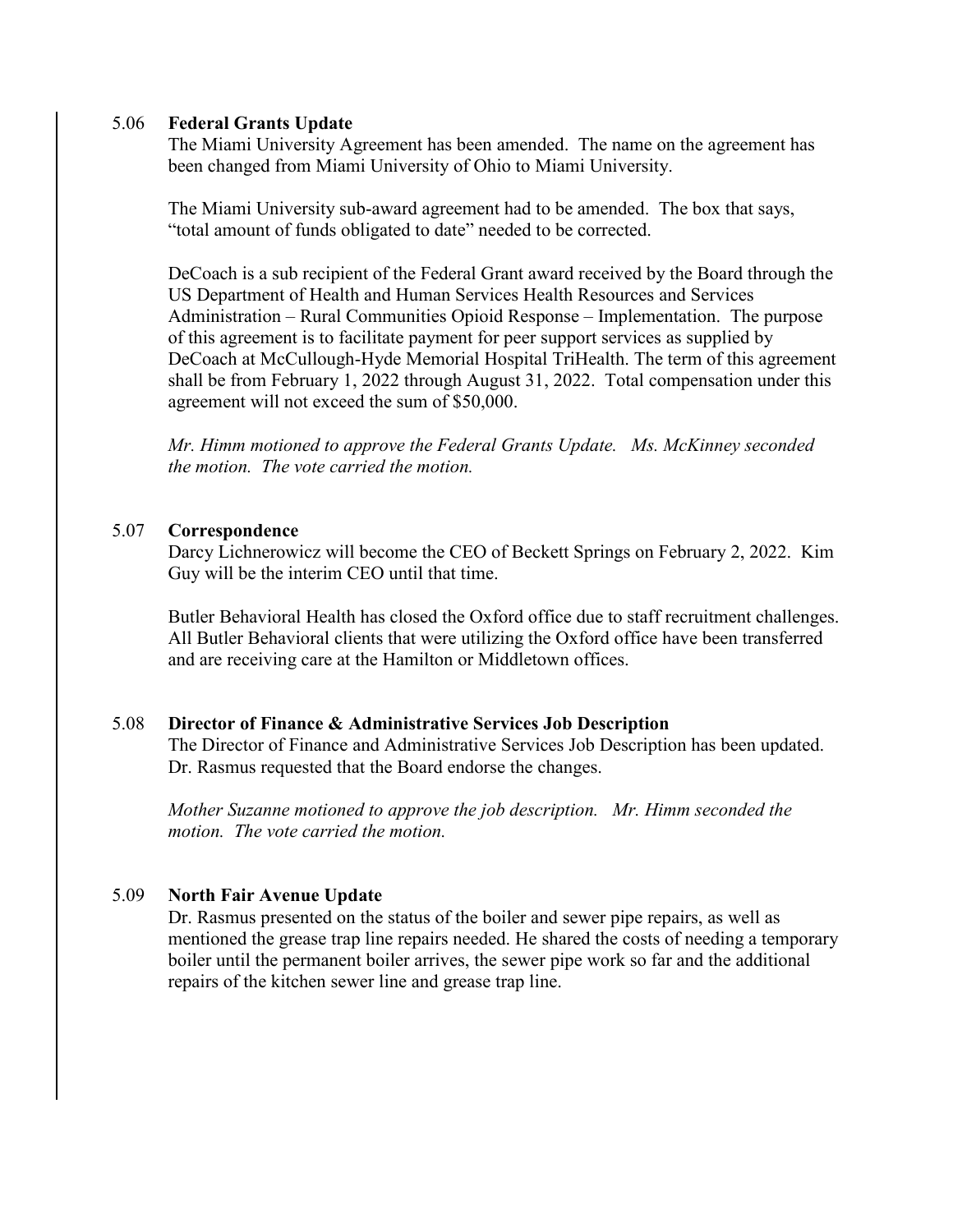*Mr. Bement motioned to approve the addition \$43,000 in costs for the Boiler System at North Fair Avenue. Mother Suzanne seconded the motion. The vote carried the motion.*

*Father Pucke motioned to approve the additional \$88,000 in costs for the plumbing and floor at North Fair Avenue. Mr. Himm seconded the motion. The vote carried the motion.*

*Mr. Tucker motioned to approve the \$55,000 in costs to support the replacement of the grease trap lines at North Fair Avenue. Mr. Silvani seconded the motion. The vote carried the motion.*

### 5.10 **GOSH Amendment**

The limited CPT codes being used in the GOSH system require a usage license from the AMA (American Medical Association). To address the CPT code usage issues, Mike Geisler, President of Geisler Services, LLC, contacted the AMA. A CPT Distribution license is now in place. The current GOSH license agreement only covers the use of the GOSH software. A CPT Code Amendment has been added to the Board's GOSH user license. It includes the AMA end user Agreement terms.

*Mr. Mays motioned to approve the GOSH Amendment. Mr. Himm seconded the motion. The vote carried the motion.*

#### 5.11 **CORSA Participation Agreement**

The CORSA (County Risk Sharing Authority, Inc.), an Ohio corporation not for profit 2021 Participation Agreement is to provide a joint self-insurance pool and to assist members, including the non-voting member, to prevent and reduce losses and injuries to non-voting member property, and persons and property which might result in claims being made against members of CORSA, including the Non-Voting Member, or their employees or officers.

*Mr. Tucker motioned to approve the CORSA Participation Agreement. Dr. Hunter seconded the motion. The vote carried the motion*

#### 5.12 **State Hospital Report**

Mr. Fourman reviewed the December State Hospital Report. There have been 4 civil beds and 12 forensic beds budgeted. For the month of December, there were 15 forensic beds and 2 civil beds used.

#### 5.13 **Board Self-Evaluation Review**

Scott Rasmus reviewed the November Survey Monkey Board Self-Assessment results. 10 out of the 17 board members answered the Survey Monkey. He discussed the responses to a survey question or two and the need to update the survey question set again in the future.